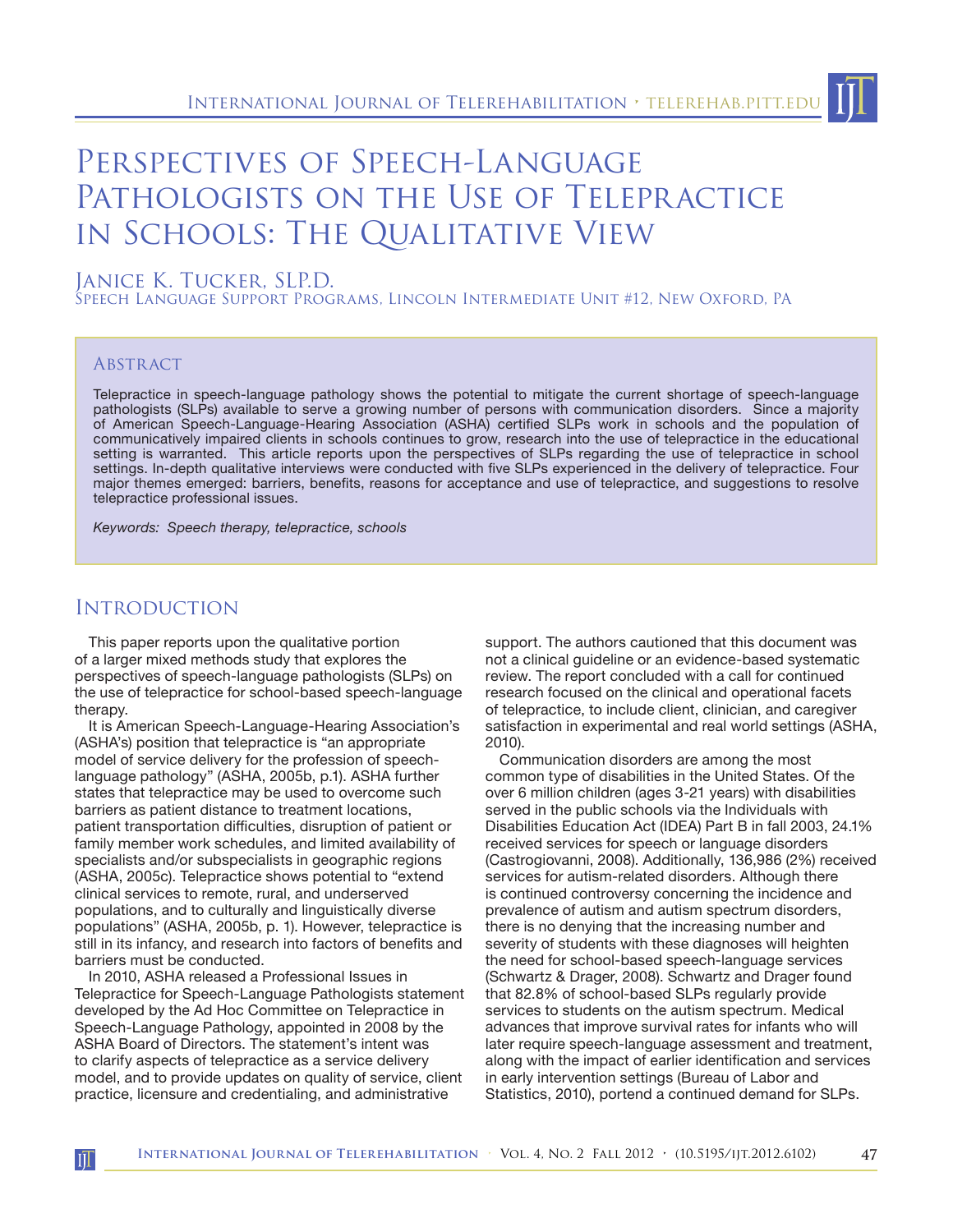There is a shortage of qualified SLPs to provide mandated special education services to a diverse, underserved, and expanding client base. According to the Bureau of Labor 2010-11 statistics from the U.S. Department of Labor, SLPs were employed in an estimated 119,000 jobs in 2008, and half of these were in preschool, elementary, and secondary school settings. Job opportunities are expected to be excellent over the next decade; a 19% increase is projected due to increased demand for speech-language services in most sectors of the population and an increase in the rate of retiring SLPs. The Bureau further reports that the SLP job outlook is very favorable for those who speak a second language or are willing to relocate to areas of the country that are experiencing difficulty hiring SLPs.

In many states, there are documented shortages of credentialed speech and language personnel to serve students in schools. For example, during the academic school year 2006-2007, the Pennsylvania Department of Education (PDE) issued 213 Emergency Instructional 1 certificates for Special Education: Speech and Language Impaired. By the 2008-2009 school year, this figure had climbed to 254 Emergency permits (Pennsylvania Department of Education, 2008). This shortage of qualified SLPs will not be ameliorated in the near future, and yet the clientele to be served continues to grow in size and diversity. Thus, the potential for telepractice in speech-language pathology to ease some of these barriers of personnel limitations and geographical distance must be considered. It is essential to include research on SLPs' knowledge, skills, experiences, attitudes, and beliefs concerning telepractice in speechlanguage pathology (ASHA, 2005b, 2005c; 2010; Polovoy, 2008), to examine the issues and circumstances affecting them, to address gaps in the literature on practitioners' telepractice perspectives, and to inform researchers and decision makers alike on important trends and impacts on future telepractice developments (ASHA, 2010; Mashima & Doarn, 2008).

Telepractice technologies can provide wider access to speech-language pathology services by supplying skilled SLPs to rural and underserved populations, such as linguistically diverse clientele who require the services of bilingual professionals to meet their unique communication needs.

However, there remains limited knowledge about the outcomes and satisfaction levels of therapeutic speech interventions delivered in a distance format (Mashima & Doarn, 2008). Research must be conducted to assure that service delivery via telepractice is of the same quality as that of traditional, face-to-face, speech therapy (ASHA, 2005b, 2005c).

Mashima and Doarn (2008) performed an extensive review of the telepractice literature, and concluded that systematic well-controlled randomized studies were scarce, and few studies included clinician viewpoints. Overall, the SLPs involved in telepractice reported positive

perceptions after some initial skepticism. Mashima and Doarn caution, as does ASHA, that a critical factor for widespread acceptance and use of telehealth is clinician satisfaction (ASHA, 2005c, 2010; Mashima & Doarn, 2008). These researchers also reported on a handful of studies in Australia, Ireland, United Kingdom, and the United States in which telehealth was used to reach remote locations and serve young children with speech and language disorders. These studies concluded that telehealth is a viable treatment option for young children both in homes and in schools. Mashima and Doarn recommended further research and articulated the need to develop standards and guidelines for telepractice.

Subsequent articles, such as those authored by Forducey (2006), Grogan-Johnson, et al. (2009), Juenger (2009a, 2009b), and Scheideman-Miller et al. (2002), support the use of telepractice in the school setting, but do not focus on SLPs' knowledge, attitudes, and beliefs. Currently, no surveys have been conducted on the topic of SLPs' current telepractice skills and perceptions concerning telepractice.

Knowledge of how SLPs perceive and even utilize telepractice in a speech-language pathology program could assist the profession in identifying ways to provide quality telepractice services to meet the needs of an increasingly diverse clientele (ASHA, 2005a, 2005b, 2005c). Information about problems encountered (and their solutions) may assist others who wish to use telepractice as a service delivery model for underserved populations. Schools, early intervention agencies, hospitals, and rehabilitation centers are all stakeholders in this process; each needs to learn how distance technologies can connect vulnerable children to services and curriculum in order to prevent social and/or academic failure. It is logical for these institutions to connect with the experts in the field (i.e., speech-language pathologists) to acquire best practices and identify the factors that will drive sustainability (Alverson et al., 2008; Dunkley, Pattie, Wilson & McAllister, 2010).

This study was conducted to explore how telepractitioners perceive potential barriers such as the absence of in-person contact as well as the static nature of the treatment environment (ASHA, 2005b; Bulik, 2008). Additionally, the study attempted to augment the limited research in the area (ASHA, 2010; Dunkley et al., 2010; Whitten & Holtz, 2008a, 2008b).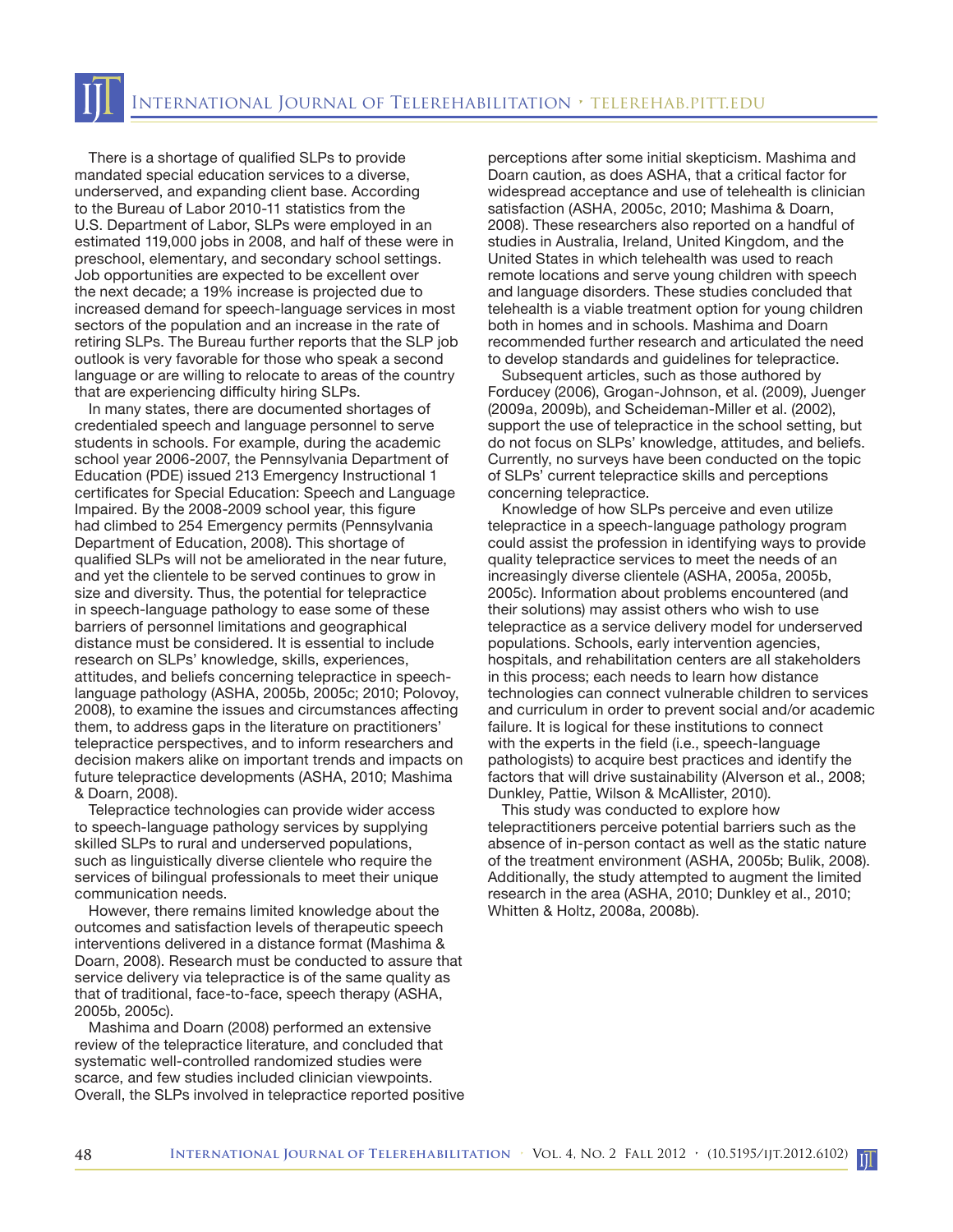# **METHOD**

Qualitative interviews were conducted to explore the phenomenon of telepractice services from the perspectives of actual SLP providers and to answer the following questions:

- 1. What themes emerge from qualitative interviews about the implementation of school-based telepractice in speechlanguage pathology with SLPs who have experience with this form of service delivery?
- 2. What are the knowledge, skills, attitudes, and beliefs of SLPs with regard to the use of telepractice in the school environment?

 The design of the interview instrument was based upon the barriers and challenges of telepractice described in the telemedicine, telerehabilitation, and telespeech literature, along with information from satisfaction and attitudinal surveys completed by SLPs in previous studies. The qualitative telephone interview consisted of 18 questions to explore SLPs' experiences, attitudes and beliefs regarding specific elements of telepractice. The first six items addressed years of experience as a SLP, and amount and type of telepractice experience. The next nine open-ended questions probed the participants' knowledge base, attitudes, beliefs, and perceived barriers to telepractice -- corresponding to themes identified from the literature search (ASHA, 2005b; Brennan & Barker, 2007; Dunkley et al., 2010; Hjelm, 2005; Whitten & Holtz, 2008b). The remaining three open-ended questions allowed for novel or unique responses in the hope of eliciting as of yet undiscovered themes or ideas that may guide future research (ASHA 2002, 2005a, 2010; Fink, 2003; Mashima & Doarn, 2008; Scheideman-Miller et al., 2003).

To provide a measure of internal clarity and content validity (Creswell, 2008), the 18-item open-ended instrument was pilot tested via telephone or in-person discussion with ten SLPs. These participants were identified via mutual speech-language pathology contacts. Each participant had greater than 5 years of experience with school-based SLP practice. Minimal word order adjustments were made to the interview questions based on suggestions obtained from the pilot sample participants; the original core questions determined from the extensive literature review were retained. The piloting of the instrument, and subsequent revisions were completed within 2 weeks.

The researcher then contacted SLPs who were known to have at least 5 years of experience in the field and at least 4 months experience in the delivery of telepractice in speech-language pathology in school settings. These individuals were selected from a small pool of SLPs who were known to have experience with school-based telepractice services. The researcher did not personally know these SLPs but had been made aware of these individuals through mutual acquaintances. The researcher

 $\prod$ 

contacted the SLPs prior to the actual interviews to explain the purpose of the requested interview, to obtain written informed consent for permission to interview and transcribe the session, and to establish a convenient time for the telephone interview. Then, one-on-one open-ended telephone interviews were conducted by the researcher with the five SLPs who had provided telepractice services for the longest time periods. Each interviewee was advised of the confidentiality of her responses and reminded that their answers to the questions would be transcribed by the researcher for measures of accuracy and internal control (Creswell, 2008; Fink, 2003). The participants were assured before the interview that any quotes used in the research results would remain anonymous, and that their interview transcripts would not be shared.

Each interview lasted approximately 30 minutes. During the interviews, the researcher took detailed handwritten field notes and asked each interviewee to provide immediate feedback on any answer that the researcher felt was unclear or was unable to write the verbatim response. The interviews were then typed, with responses and quotes listed with every interview question, and sent to each individual participant within 48 hours for the reconciliation process. The reconciliation process allowed the interviewee an opportunity to review the content for any ambiguous or incorrect transcription and to validate that the researcher had perceived the true intent of the responses (Fink, 2003; Morton, Mullin & Biemer, 2008). Each participant reviewed and returned the typed interviews with corrections or additions. The telephone interviews were completed within a 2-week time frame.

After the interviews were completed and reconciled, the researcher reviewed detailed notes of each interview to obtain an overall impression of the information and how it related to telepractice in school settings. Then, the researcher coded items with hand-written generalized labels by lines or paragraphs of the transcripts. The labels were read and reread and general themes were assigned from these notations. A code book was employed to list the codes and the definition of each code. The raw data was then reorganized by typing lines of text or quotes under the delineated codes. This cutting and sorting process from written transcripts was used to identify a priori (a deductive approach incorporating definitions from literature reviewed) and empirical data (an inductive approach) themes. These themes were further arranged by specific categories and/or subcategories reflective of similarity and frequency of responses (Bernard & Ryan, 2010; Creswell & Plano Clark, 2011). The resultant themes were reviewed with consideration of how they might contribute to the understanding of the SLPs' attitudes toward the use of telepractice in school settings.

As this data was sorted, extraneous data that did not answer any of the interview questions or relate to a theme or subtheme were not entered into the coded typed transcripts. Through this process, over 60 codes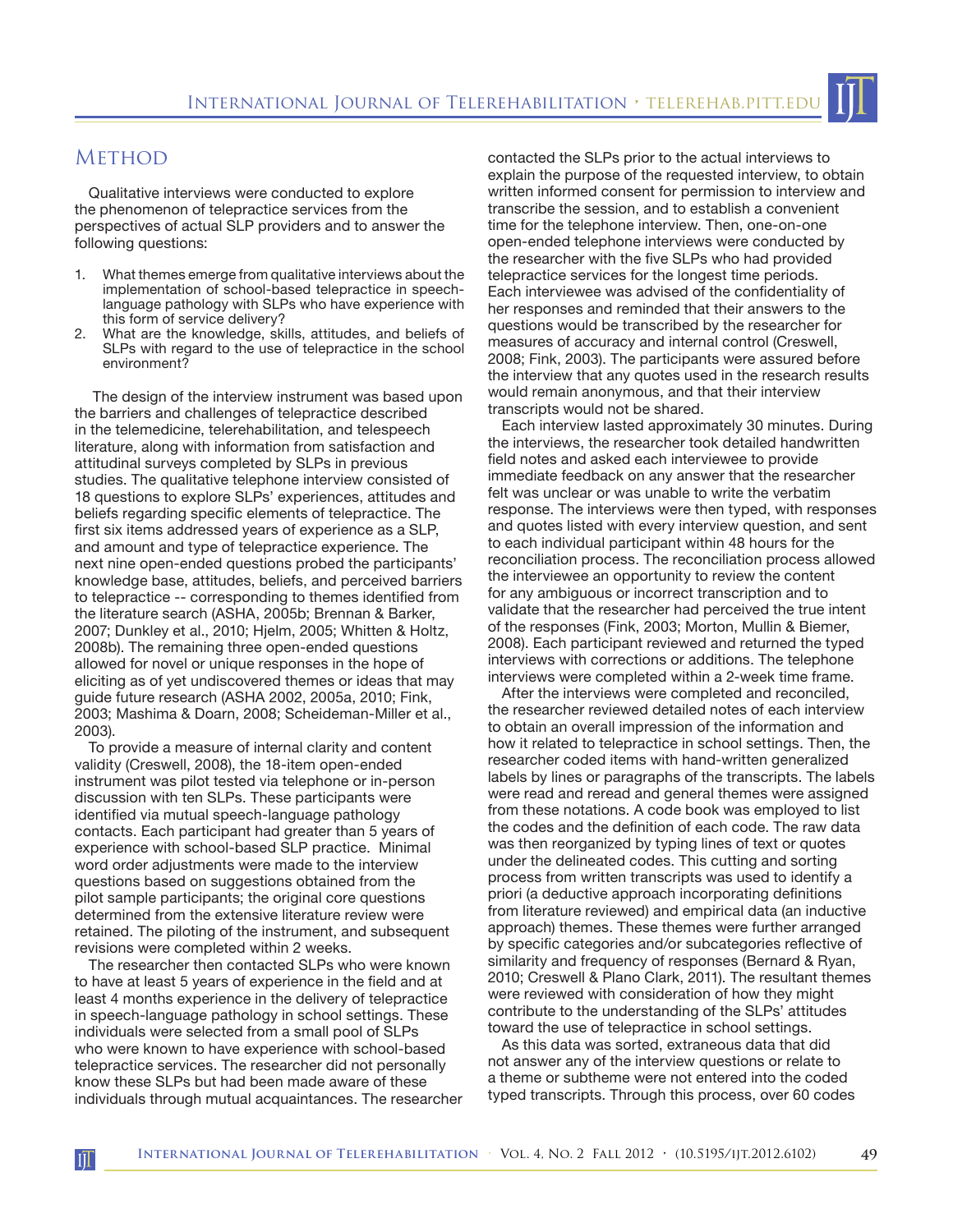International Journal of Telerehabilitation **•** telerehab.pitt.edu

were developed which were synthesized across four broad themes. These resultant four themes were: telepractice barriers and telepractice benefits correlating with literature review, reasons for acceptance and use of telepractice, and suggestions toward resolving telepractice professional issues.

# **PARTICIPANTS**

The qualitative research sample consisted of five ASHA certified SLPs who had at least 9 months of experience with telepractice in speech-language pathology in school settings, and more than 5 years of experience in the speech-language pathology field. Two of the SLPs went onsite to conduct standardized assessments and provided the telepractice from a school office; the others did not go onsite at any time, providing their telepractice services from their own homes or offices.

The inclusion of five participants was considered sufficient to gather a deeper and "information rich" (Creswell, 2003, p. 214) understanding of perspectives on telepractice service delivery in schools, and to discover emergent and consistent themes among this sample of responders. These individuals were excluded from the quantitative phase of the research to decrease the opportunity for bias (Creswell & Plano Clark, 2011; Fink, 2003).

# **RESULTS**

The first six interview questions dealt with speechlanguage pathology practice years, telepractice population, communication disorders served, and types of services provided. This data is outlined in Table 1, Summary of Qualitative Interview Questions 1-6.

The SLP's reported assessment procedures included informal measures, an online articulation test for initial sounds, and modified standardized tools (disclaimers were written to indicate the online adaptations of these tests).

The remaining questions, 7 – 18, included the SLPs' experiences and perspectives regarding particular aspects of telepractice service delivery. Throughout this section, the use of quotation marks indicates direct quotes from the participants, while italics refer to the theme or subtheme terminology.

#### **Table 1**

**Summary of Qualitative Interview Questions 1-6**

| No. yrs SLP                       | 11-36                                                                                                |
|-----------------------------------|------------------------------------------------------------------------------------------------------|
| Months/years<br>telepractice      | $9$ months $-3$ years                                                                                |
| No.students                       | $10 - 100$                                                                                           |
| Student population<br>served      | Preschool - High School<br>$(3 yrs - 21 yrs)$                                                        |
| Communication<br>disorders served | A, F, L, LD, PDD, ASD, ELL, AAC,<br>CAPD, cleft palate                                               |
| Services provided                 | Screenings, assessments, IEP<br>meetings, therapy, consultations<br>with teachers, bilingual therapy |

Note.  $A =$  Articulation;  $F =$  fluency/stuttering;  $L =$  Language;  $LD =$ Learning Disabled; PDD = Pervasive Developmental Disorder; ASD = Autism Spectrum Disorder; ELL = English Language Learner; AAC = Augmentative & Alternative Communication; CAPD = Central Auditory Processing Disorder

## **Telepractice Barriers**

The literature currently discusses many barriers and limitations to telepractice implementation. The qualitative interviews sought to discover the challenges that actually occurred during telepractice in the school settings. The barrier most frequently mentioned was technology failure. All five participants had difficulty at some point and to some degree with the technology. Experiences included: no or interrupted Internet access; modem stopped working; computer crashed; no audio; microphones did not work; no video; frozen video connection/screen pictures; delays in sound transmission; a school that needed to be rewired to handle the technology; other "tech glitches"/technical problems for no apparent reasons; and no technical support.

Inadequate training, manifested by inadequate familiarity with the equipment and procedures, posed a significant barrier to telepractice service delivery. All five SLPs referenced a degree of prior training with the technology but no specialized or in-depth training. Their training varied from the opportunity to review the equipment with a teacher or another SLP, to some familiarization with basic computer technology and programs. One SLP did receive training on "the technology and programs, the game sets, and how to maneuver through technology aspects." Another SLP was provided time for work on basic computer skills and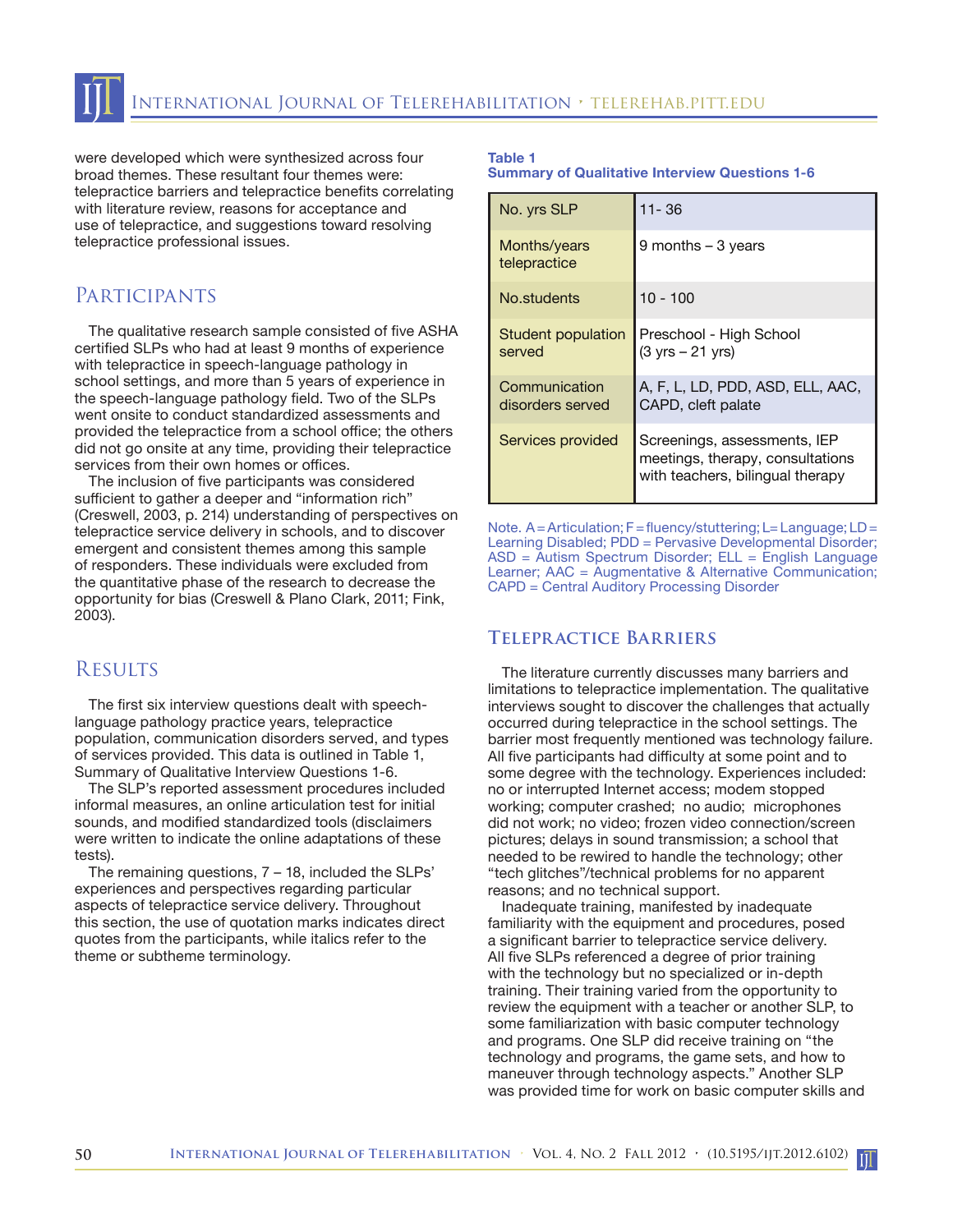word processing. Two SLPs found "training on [their] own" through reading articles and talking to others in online chats. One SLP indicated that she did not learn the video recording processes. Other comments about training included: "none, it was baptism by fire!" and "it was trial and error for me to figure things out." They all found that using the technology while working with students was "different" and a challenge at first. Still, having adequate and dependable technology was the biggest challenge to overcome for any successful telepractice program rather than any specific training, according to all of these SLPs who used telepractice.

Barriers were encountered with telepractice delivery of sessions when untrained E-helpers or assistants could not set up the equipment properly; did not get the students to therapy on time; could not effectively manage student behavior; and did not have therapy materials ready. Able assistants, the SLPs added, knew the games, practice materials, and target therapy skills, and exercised good time management skills. Two of the respondents discussed the necessity of having an assistant (or someone else) close by to assure student safety. Thus, the challenges posed by deficits in training extended to assistants.

The lack of specified procedures to guide smooth and successful telepractice programming was the next most frequently cited barrier to telepractice. Without pre-established alternative and backup plans, the SLPs encountered a host of problems to solve by themselves. These included: malfunctioning computers and other hardware, Internet and electricity stoppages; dead air time; inability to see or hear students; inappropriate materials; distracted students; and perplexed helpers. The respondents felt that the lack of delineated procedures resulted in lost therapy time and confusion during sessions. These procedural needs were referred to as the "how to's" by one experienced SLP who provides training to new SLP telepractice providers. This individual commented that the SLPs want to know how the telepractice process works, (e.g., "how to manipulate the cameras," "how to stack lessons on the computer in the morning," and "how to move through activities so quickly."). Two other SLPs emphasized the importance of practicing beforehand by having "time to play around with things" such as the technology and equipment and to find available online tools and resources for appropriate use in telepractice sessions. SLPs new to telepractice need time to learn to operate the document camera so that picture cards or a manual can be shown. One individual stressed the importance of having a specific location used "only for teletherapy so that there is good resolution and sound."

Other procedural details noted as critical included the need to tell the students and others about the possibilities of technical or equipment failures, and to have procedures in place for when they occur, (e.g., when and how to make up or extend other sessions if students have missed therapy time). All pointed out that time will be needed

 $\mathbf{H}$ 

"to put the program in place." Essential procedures involving the assistants were mentioned by two out of the five interviewees; since assistants are "that link to get materials home or to relay things to parents," and "always have someone there [or nearby] to intervene if needed." They recommended that training in technology and procedures should take place before beginning a telepractice program, and that training could be conducted onsite or over the phone for a duration of 30 minutes to approximately half a day.

The next theme, relative to the amount of responses generated, related to the barrier of the nature of the environment. Five of the interviewed SLPs discussed the static and distant elements of the online environment and how it affects the presentation of therapy via telepractice. The knowledge base of SLPs was the same, two commented, but it "was how it was translated that was the problem." These differences entailed learning to give more auditory and visual feedback to the students as to how things look and sound, and remembering to tell the students on the other side of the transmission if something was not working. A therapist indicated how she would think about feedback and have to adjust: [at] "times you think if I were there I would do this…and you can't." The SLPs discussed the static nature of the environment in terms of communication disorders, indicating that students with apraxia or Attention Deficit Hyperactivity (ADHD) "would be a challenge because we don't get the connection;" and "we are not right there." In summing up these challenges, one SLP advised that a critical characteristic for therapists who engage in telepractice is a "willingness to perform the same treatment tasks, but in a different format."

Also related to the nature of the environment was the challenge of a "time delay for speaking to one another because you stumble all over each other trying to talk and then can't hear each other." This SLP learned to speak and then "anticipate a response." She compensated by "talking before children finish what they are saying so it decreases the delay." She noted that "kids are not as affected by this as adults." Students can draw, type, or use Whiteboard for drawing, in lieu of sound. However, if a student "doesn't have strong typing skills [he] gets lost." Headsets were items that were either liked or disliked by the students and SLPs. Two SLPs were bothered by the headsets, so one learned to take them off between sessions. Another discussed how "students monkey with the headsets." This SLP likes to talk openly so everyone can hear, so she preferred that no one wore headsets. She pointed out that, "If you only have two headsets you can't talk to more people." Another SLP commented that being alone "in a cubicle all by myself," and at a distance from others was "a sterile environment; it was lonely;" "it was harder than I thought it would be." All five SLPs experienced a degree of adjustment to the ergonomics of the environment. While one found it lonesome, another found it exciting. Another discovered that it was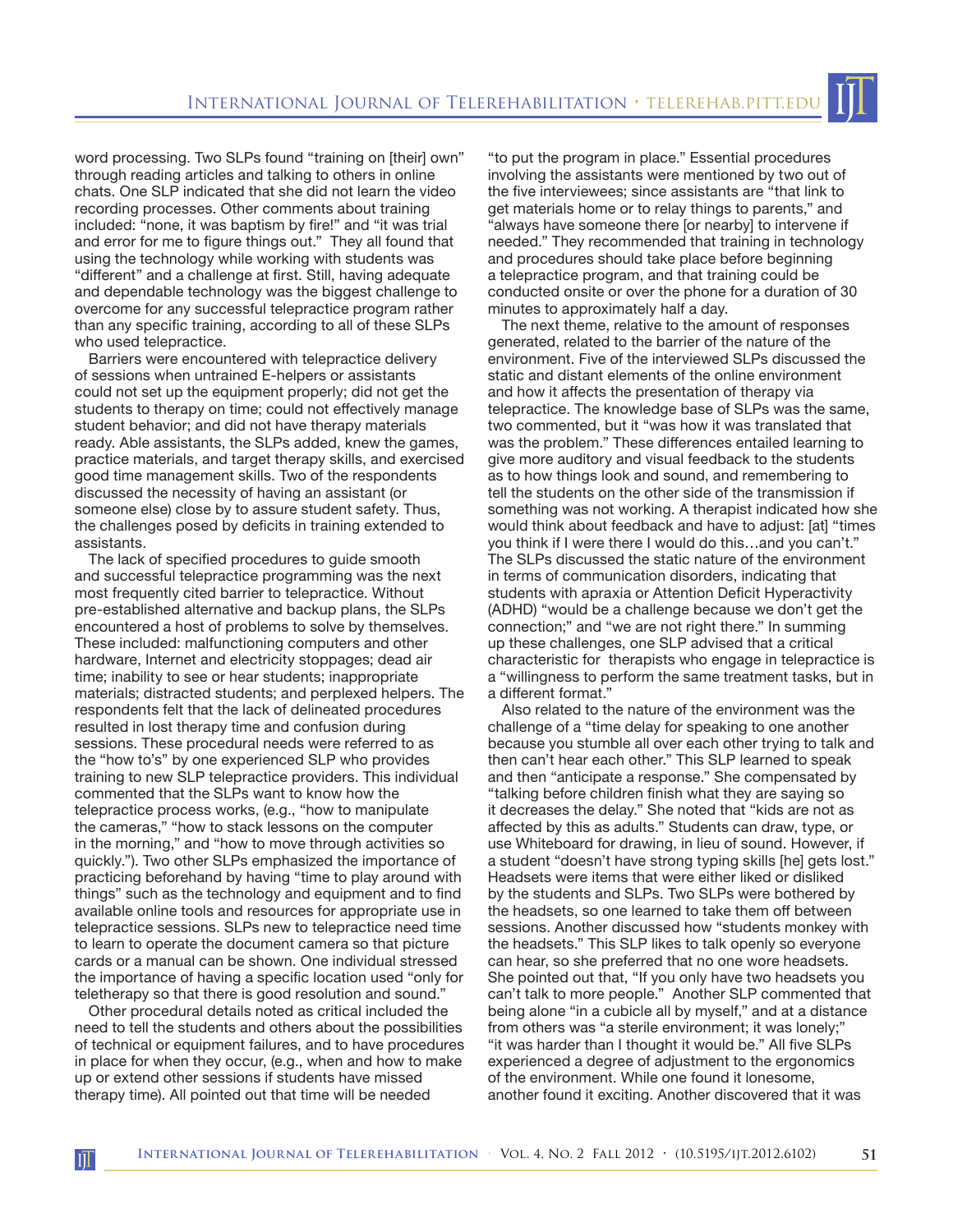exhausting because "you don't get up and walk down the hall very often."

The lack of physical contact with students was reported as a barrier to telepractice by four of the interviewees. Their individual comments state this barrier clearly: "lack of physical proximity is a challenge;" "to physically monitor a child's speech production was a challenge;" "the biggest challenge is that I can't touch the child if not creating the sound I want;" "still a struggle without physical redirections." Traditional articulation therapy techniques were difficult via telepractice at first. One specific example was explained in this manner, "if you could see more; or be there to use a tongue depressor; or with gloved hand move tongue; or use techniques [with food items] to work on /r/; this you can't do." Monitoring articulation from afar was difficult for both the student and the SLP. Telepractice made it more difficult to see what the tongue was doing for fine movements in sounds such as /r/. One SLP remarked how she explained at length and drew pictures, but she could not use a tongue depressor to show the student exactly where the tongue should be placed. Also, physical redirection with very young children, such as hand over hand guidance, or showing and manipulating objects on a table "is very tricky" via telepractice.

Establishing therapeutic relationships constituted a barrier to overcome due, in part, to the differences encountered in establishing therapeutic rapport with students and other educators. Since the SLP could not be in the school building, it was not as easy to discuss the student with others or get a sense of the student's whole educational experience. Others were depended upon (e.g., the E-helper) to intervene if the student had behavior or attention problems, provide help in understanding home practice assignments, or get the student to therapy on time. SLPs found that they needed "good E-helpers." One description of this dilemma was "in brick and mortar schools you walk down the hall" to see if students are there, but in telepractice you have to wait for students to log in. Also, students in a cyber-school environment could be home by themselves (although the SLPs commented that they were not supposed to be), with no one answering the phone.

Three of SLP interviewees discussed the ethics, confidentiality, and/or privacy of telepractice in speechlanguage pathology in school settings. The consensus was that these factors must be considered before the initiation of programming. Comments included the need to adhere to ASHA guidelines; abide by the ASHA Code of Ethics; maintain compliance with the Health Insurance Portability and Accountability Act (HIPPA); follow IEPs and IEP accommodations; consider the least restrictive environment; and employ informed consent for telepractice. One SLP cautioned against using Skype or other web conferencing programs that are not HIPPA compliant, and another SLP was concerned that conversations could be less confidential since she may

not know who is in the room at the time in the remote location. (This was the same SLP who recommended a designated spot for telepractice in the school building.) Only one SLP mentioned licensure, such that telepractice should be provided by a licensed SLP. One SLP mentioned supervision explaining that supervisors can be highly supportive, but "it's not like doing it." There were no comments spontaneously generated about reimbursement for telepractice. When questioned, none of the therapists knew if their telepractice services were reimbursed by Medical Assistance or special funding sources. They were, however, aware that school entities did pay for the speech therapy services they provided.

The SLPs were directly questioned to discern if they felt there were particular types of students who would not be good candidates for telepractice services. Student candidacy is included as a barrier due to the experiences and concerns described by these SLPs, and their reported need for guidance and research in this area. Four of the SLPs expressed concerns about providing telepractice services to students with behavioral needs. They talked about needing to adjust to behavior problems but also to be proactive so as not to lose the students' attention. Sometimes the students did not use the microphones and at other times they would not interact. If the E-helper or assistant did not work on changing or shaping behaviors then further adjustments had to be made, such as encouraging typing. Thoughts were shared about some students getting bored and that these children may be better suited for in-person therapy. Behaviors in young children may be difficult to discern via telepractice, (e.g., are they not paying attention because of a disability or because they are just too young?) Another SLP questioned use of the "cyber environment" contending that it does not provide pragmatics practice (i.e., interacting with people in natural situations is not possible).

Other types of students for which telepractice may not be the best choice included complex and involved students, and those with sensory impairments such as hearing or vision. Two of the SLPs felt that telepractice would be difficult for students with "severe and profound" cognitive impairments. The lack of the in-person physical presence of the SLP was brought up again with reference to students with apraxia, voice, dysphagia, and those using augmentative devices because the physical "connection just isn't there." Other concerns focused on those students with severe psychological problems and those who are combative. One SLP thought students with ADHD would do well attending to computer programs, but found that this was not the case.

Another perceived weakness was that the 'whole child' was not able to be considered. It was not as easy to discuss the student with others, nor could most of the SLPs talk directly with teachers, and there was no team teaching. Carryover was difficult because the SLP could not go into the classroom to help generalize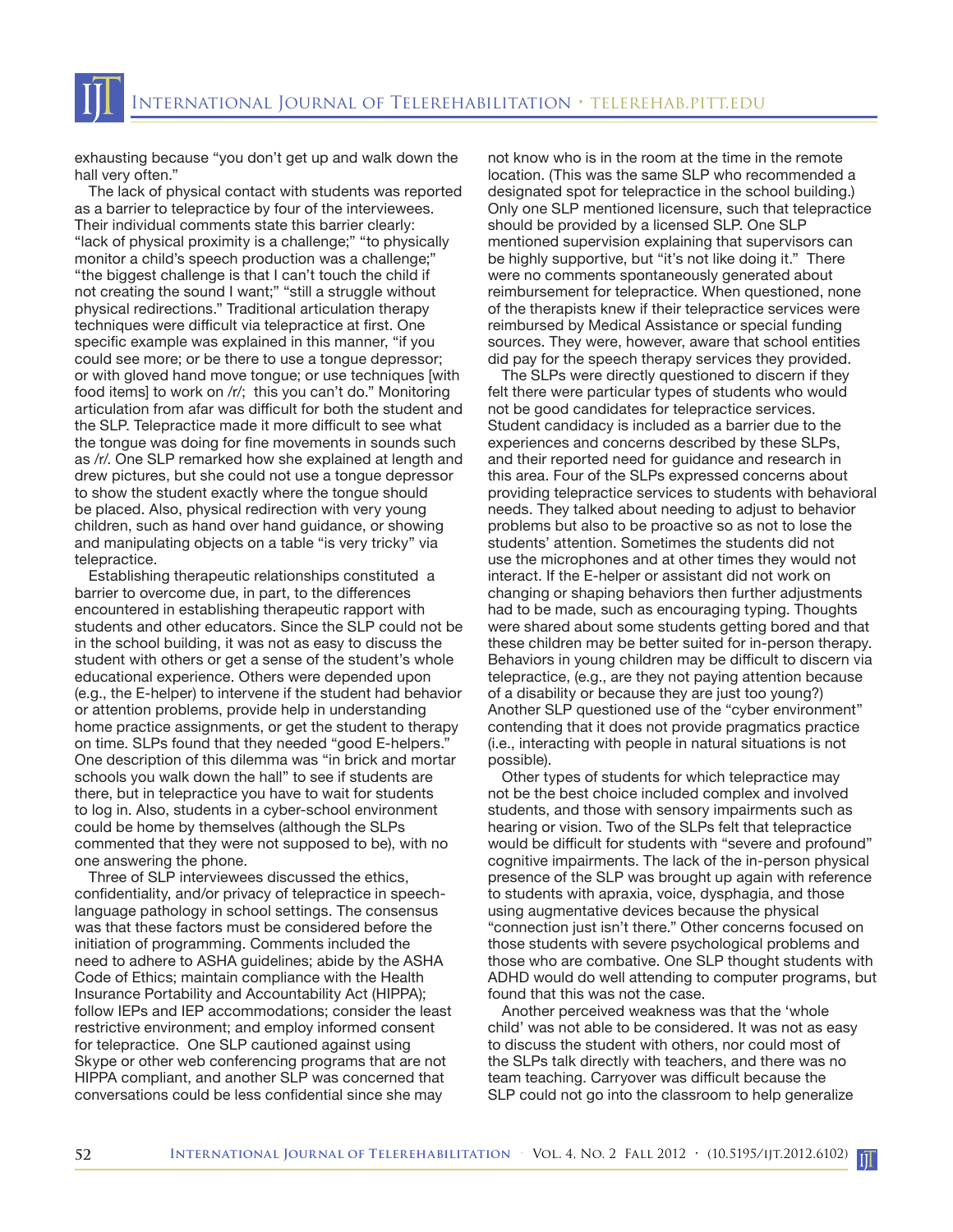skills. Specifically, students with fluency disorders were discussed in terms of needing "someone in the classroom" for carryover, but this could not be accomplished. These scenarios were discussed as detrimental to student growth. Comfort, exposure, and culture must also be considered to fully understand any student. For example, students may not work well in telepractice if they have not had much experience with computers. With time, however, this could change. One SLP cited students who, ostensibly due to their cultural background, did not have contact with computers and "cried for one month at every session, but after awhile" they grew to enjoy the sessions.

Dissatisfaction indicated by telepractice participants was included as a barrier due to its frequent reference as an obstacle to acceptance in the literature and the inherent relationship to the delivery and outcomes of the service itself. The SLPs reported cases of dissatisfaction from others, often before any involvement in telepractice. There were parents, teachers, and helpers who would not engage in the practice or presented obstacles such as not getting the students to therapy or to therapy on time. The SLPs experienced negative attitudes and heard comments from other educators such as "this is ridiculous." Case managers and other assistants vehemently expressed a lack of desire to be involved in telepractice. One case manager of a child did not like it at all, stated that in the first session, and refused to participate. "I expected great parental involvement, but that is not what I found," commented one SLP, while another offered that she missed not being in the building to discuss the students and "didn't realize how much you do that sort of thing." SLPs feel that others think the telepractice will not work and that some colleagues are against it. Attitudes make a difference in the success of the program, and at least one SLP felt that the telepractice approach "needs more support." Technology problems were previously discussed and these contributed to less than optimal sessions and thus dissatisfaction at times.

A quote summarizes this group of barriers and adds lack of research as an additional one, "I spent a couple weeks researching whatever I could find and there wasn't much." The participants felt that more research is needed on specific components of telepractice along with a need for mentors and supervisors who have actually provided telepractice services. Another insightful quote was that "we need more research so we do it correctly."

#### **Telepractice Benefits**

 $\mathbf{H}$ 

Access to speech-language pathology services ranked first on the list of benefits espoused by each individual SLP interviewed about telepractice in schools. Telepractice made service available to students who would not have received service otherwise or in lesser

amounts. In two scenarios, the telepractice services eased the caseload burdens of onsite SLPs. Additional observations germane to this topic were that remote or rural schools could not obtain or keep SLP services; special education teachers would provide speechlanguage services under an educational certification variance; and that there was a need for quality service. The SLP who had provided telepractice services longer than the others felt that she could deliver telepractice services comparable to those provided in-person in schools, for just about every student. Altogether the telepractice distance format, according to these SLP respondents, provided "access to services that they [students] wouldn't have otherwise had," and "there is a need and I feel that this is a good quality format."

The SLPs discussed direct benefits for students: individualized programming, delivery options for students, access to specialists, and increased learning for students. In each of these areas only one or two SLPs contributed comments. Under the theme of individualized programming, it was felt that students can handle the specifics of the technology sessions themselves and are mostly independent. Another respondent stated "it's extremely intense and personal when it's just the two of you." One SLP commented that while there are advantages to both individual and group therapy, the pairing of two students for telepractice resulted in increased motivation, with students learning from one another (especially those engaging in articulation practice). Therapists' time can be scheduled to work with students in many locations throughout the day, providing delivery options and scheduling alternatives.

For students acquiring a second language, telepractice can offer a "huge benefit in native language and quality" by providing access to the specialized services of a bilingual SLP. Telepractice provided increased amounts of service, or services that students would not otherwise receive. Therefore, for some students, no progress could have occurred without access to telepractice. According to two of the five SLPs, when students receive the needed basic skills and services they were previously lacking, they benefit from increased access, programming options, and learning.

The SLPs felt that telepractice delivery increased learning for the students by eliciting more responses. Telepractice therefore "accelerates improvements," is conducted at a "faster pace," and leads to more rapid student progress and dismissals from therapy. The telepractice format helps students understand that the SLP cannot be with them all the time, and perhaps recognizing the value of their time in therapy, might work more intensively.

Lending credence to how telepractice assists student progress were comments about the use of video to document baseline and progress and excerpts of sessions, and that being able to send the students practice materials allows them to practice more. One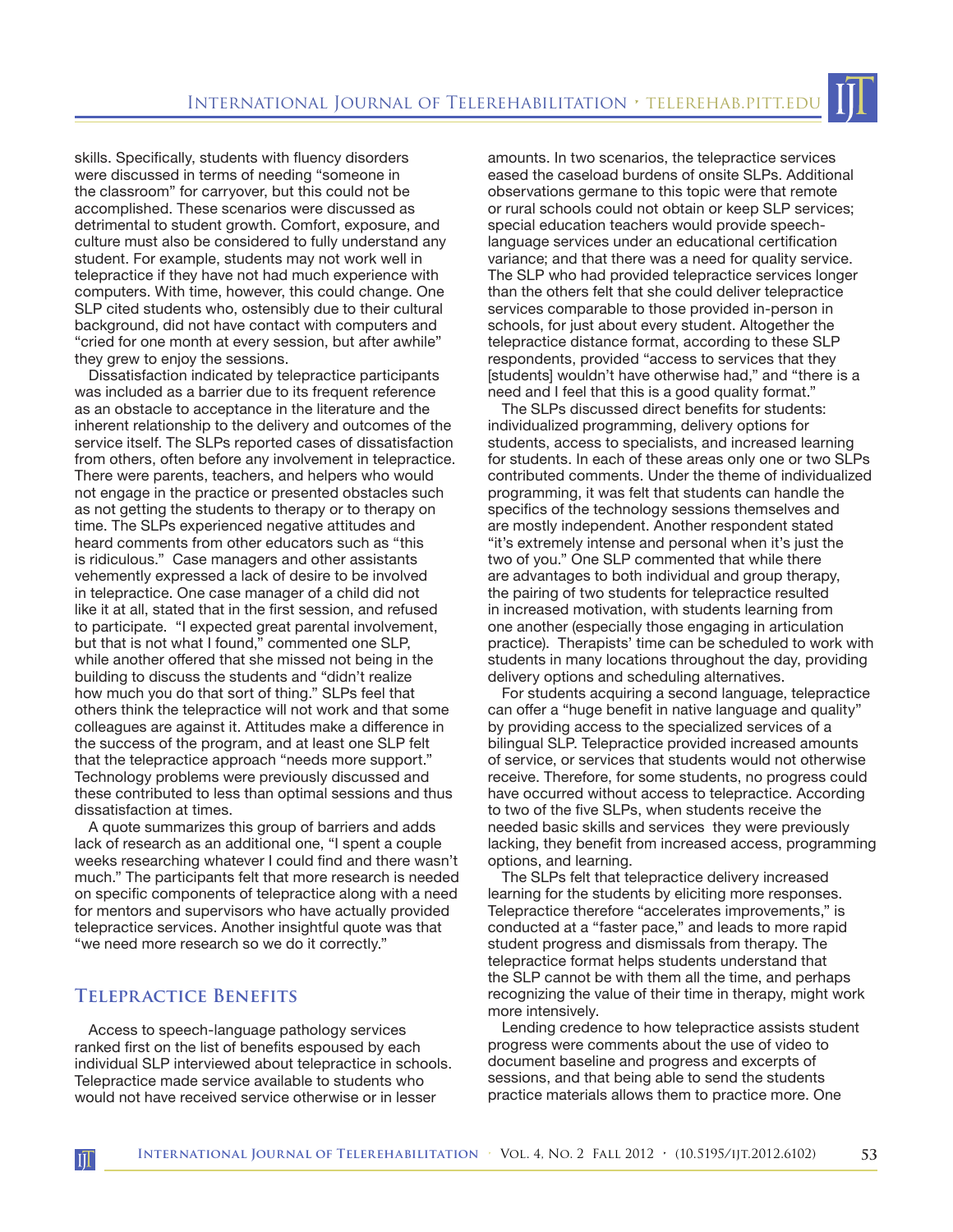SLP stated that "I can prove that it works because I have the data to show they make progress." But another SLP added a cautionary note about needing more research to substantiate the hope that the students were getting services as before. Student progress via telepractice was discussed by all interviewees, although the majority of the SLPs were hesitant to comment on the effectiveness of telepractice for students without research to substantiate their perceptions.

A positive feature that all five agreed upon was that this type of speech-language service delivery was easily accepted by the students since "we are in their world when we do telepractice." The SLPs indicated that the students were motivated by the computer and the technology. Technology has become a world in which children function daily. Even young children can work the mouse and log in and enjoy "the technology approach."

For some students, such as those on the autism spectrum, the use of computers can help them stay on task. One SLP thought that since handwriting is often difficult for these children, the act of typing was easier than writing. The headphones, another SLP believed, helped concentrate the sound directly into the ears which holds students' attention. Students are "locked in the lessons" and are hearing just the SLP so "distraction is minimal." Also, there is nothing else in the room to distract them so they can be more attentive.

Families and teachers discovered benefits from speech therapy services via telepractice. Mothers who typically would need to "pack up all of her kids, drive, entertain them all for 30 minutes while one gets therapy, then travel home," found that telepractice was much easier. One mother commented that she was surprised at how quickly telepractice worked with her sons since her daughter had received traditional therapy for 5 years. Showing parents videos of their child's progress and excerpts of sessions was also found to be advantageous. Parents and teachers can be more involved. It has been "well received by faculty and parents," one SLP explained, and teachers were amazed at the attention it commanded from students. People have expressed that "this is cool" and a great way to serve kids.

The SLPs realized many benefits for themselves from telepractice in speech-language pathology. Increased learning for the SLPs resulted from opportunities to discover the variety of programming in different schools, knowledge of "how they approach vocabulary or work with other SLPs," or "how administrations handle things like meetings or paperwork." One SLP remarked that she has acquired a great deal of information that she would not have otherwise learned. The service delivery can also be successful for learning and exchanging information for bilingual services; an increasingly needed specialized service. The ability to work with specialists benefitted the bilingual and monolingual SLPs alike as they learned from one another, with some SLPs learning Spanish while all professionals focused on helping students. Thus,

collaboration with others is possible and helpful; the ability to "work with others and learn from students and a variety of staff" is a highly valued benefit to SLPs and to students. Travel related advantages were discussed by two of the five interviewed SLPs. Not having to travel to provide service to schools in rural or remote areas was noted by one SLP. Another SLP provided a noteworthy statement on the topic of travel: "I can move 120 miles in 45 seconds."

Finally, an immense advantage of telepractice programming is that of easing the shortage of SLPs , a benefit for everyone needing, trying to obtain, or providing speech-language pathology services. All of the therapists discussed the shortage either directly or through answers to other questions. They noted that there is a scarcity of qualified SLPs to provide the necessary services, in so many separate locations, and to so many diverse and needy students. Telepractice helps those schools that cannot find or retain SLPs, and in which students go year after year without service. One SLP remarked, "This is a great advantage to schools and students who struggle to get services."

However, the SLPs felt that schools, particularly the administrators, need to give telepractice a chance and greater support. For example, the schools, faculty and staff, need to notify the SLPs about school outings or other occasions that would interfere with treatment time. The consensus was that SLPs "can't do it ourselves." Support in terms of time, technology, and willingness are paramount. The barriers and benefits mentioned by the interviewed SLPs are displayed in Table 2.

**Table 2**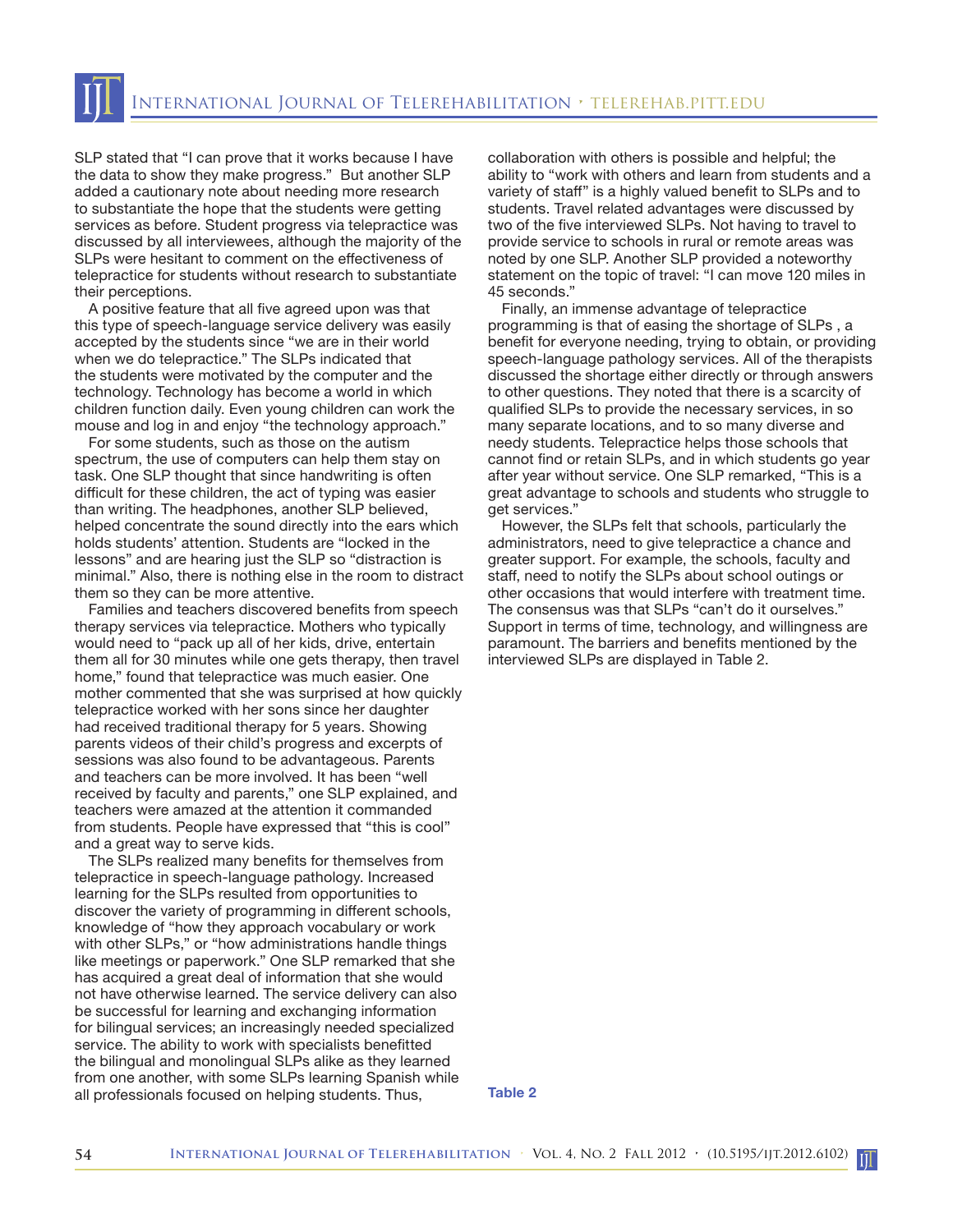#### **Telepractice Barriers and Benefits**

| <b>Barriers</b>                                                                                                                                                                                                                                                            | <b>Benefits</b>                                                                                                                                                                                                                                                                                                  |
|----------------------------------------------------------------------------------------------------------------------------------------------------------------------------------------------------------------------------------------------------------------------------|------------------------------------------------------------------------------------------------------------------------------------------------------------------------------------------------------------------------------------------------------------------------------------------------------------------|
| • Technology failures<br>• Lack of training<br>• Lack of procedures<br>• Nature of the<br>environment<br>• Lack of physical<br>contact<br>• Establishing<br>therapeutic<br>relationships<br>• Ethical concerns<br>Student candidacy<br>Dissatisfaction<br>Lack of research | • Access to SLP services<br>$\bullet$ Individualized<br>programming<br>• Service delivery<br>options<br>• Access to specialists<br>• Increased learning<br>• Acceptance by<br>students<br>• Collaboration<br>• Benefits for families<br>and schools<br>$\bullet$ Benefits for the SI P<br>• Ease the shortage of |
|                                                                                                                                                                                                                                                                            | SI Ps                                                                                                                                                                                                                                                                                                            |

#### **Reasons for Acceptance and Use of Telepractice**

According to the five SLPs interviewed, the majority of fellow speech-language pathologists have concerns about telepractice. These concerns vary from the "fear of the unknown" and the "what if's…," to the specifics of the "how to's…" The SLPs experienced in telepractice feel that "some [SLPs] come with negative attitudes." SLPs unfamiliar with this form of service delivery express a desire for knowledge about "the technicality of telepractice" and specifically want to know how to arrange lessons, schedules, and materials. Three of the interviewees shared as follows: "first you struggle and it takes awhile," but "you can become confident;" "figuring it out was labor intensive;" and "now I know which materials are good for therapy." Each had to learn how to manipulate materials for telepractice. Three needed to develop PowerPoint or other materials, or learn which games, items, or stories were good for a particular type of communication disorder. One SLP was disappointed to not have any monies for materials. It took extra time, at first, to learn or create materials.

Another area of concern was the need to learn more about the nuances of the telepractice environment. "Communication involves more than sight and hearing,"

 $\prod$ 

commented one SLP, but at present, [we] "don't know enough about it." She felt that it is necessary to develop telepractice but did not feel it would "ever be as functional.'

Information about effective client selection was also felt to be lacking. For example, "I just don't know if the [severe profound, AAC] population would be the easiest or most effective to work with telepractice." They expressed the need to have others involved to provide behavioral intervention with certain students. Again, the need for more research was reiterated.

The SLPs expressed personal views on what they felt about providing services via telepractice to school populations. All five indicated positive degrees of satisfaction and professional growth. Comments ranged from "I love it!" to it was a "great experience," but also "it would not be my choice to do it all day." Four of the five reflected back on the lack of training they were given prior to implementing telepractice and how that impacts satisfaction levels. Other individual remarks included, "I have learned a lot," and it was something peers had not done, and "I was bringing something to something brand new." Still, one SLP found that she "felt challenged by going where so few have gone before" and indicated that she did not have answers about telepractice because it has not been well researched so she was "doing the best she could with something new." With regard to confidence, they all expressed increased self-confidence in their use of telepractice over time. Two SLPs expressed feeling "really confident," and one added it was "easy for me." They each added caveats concerning the evolving nature of telepractice, such as: "I have found good things [materials] and saved [them] in favorites;" "as technology improves issues will be resolved and telepractice will improve;" to attributing a lack of confidence to "having nothing to compare it to." One hoped her students were getting service like "face-to-face, but cannot say because it hasn't been researched well." Another felt that there was "no difference in the quality of my treatment." The overall sense was one of increasing satisfaction and confidence.

All five SLPs commented about the professional growth they experienced from providing telepractice services. Here the commentary revealed the ability to take on a challenge, broaden one's horizons, understand and run equipment, explore a great opportunity, and feel that one can handle any area that is presented. Other expressions on this topic were "I have had huge professional growth," "we want to be cutting edge," and "it's going to happen anyway, so let's prepare for this." Other positives expressed about telepractice service delivery were ease in scheduling ("I work from home"), family benefits ("home for children"), and travel ("was driving 70-100 miles a day," you can "sign in and have at it!").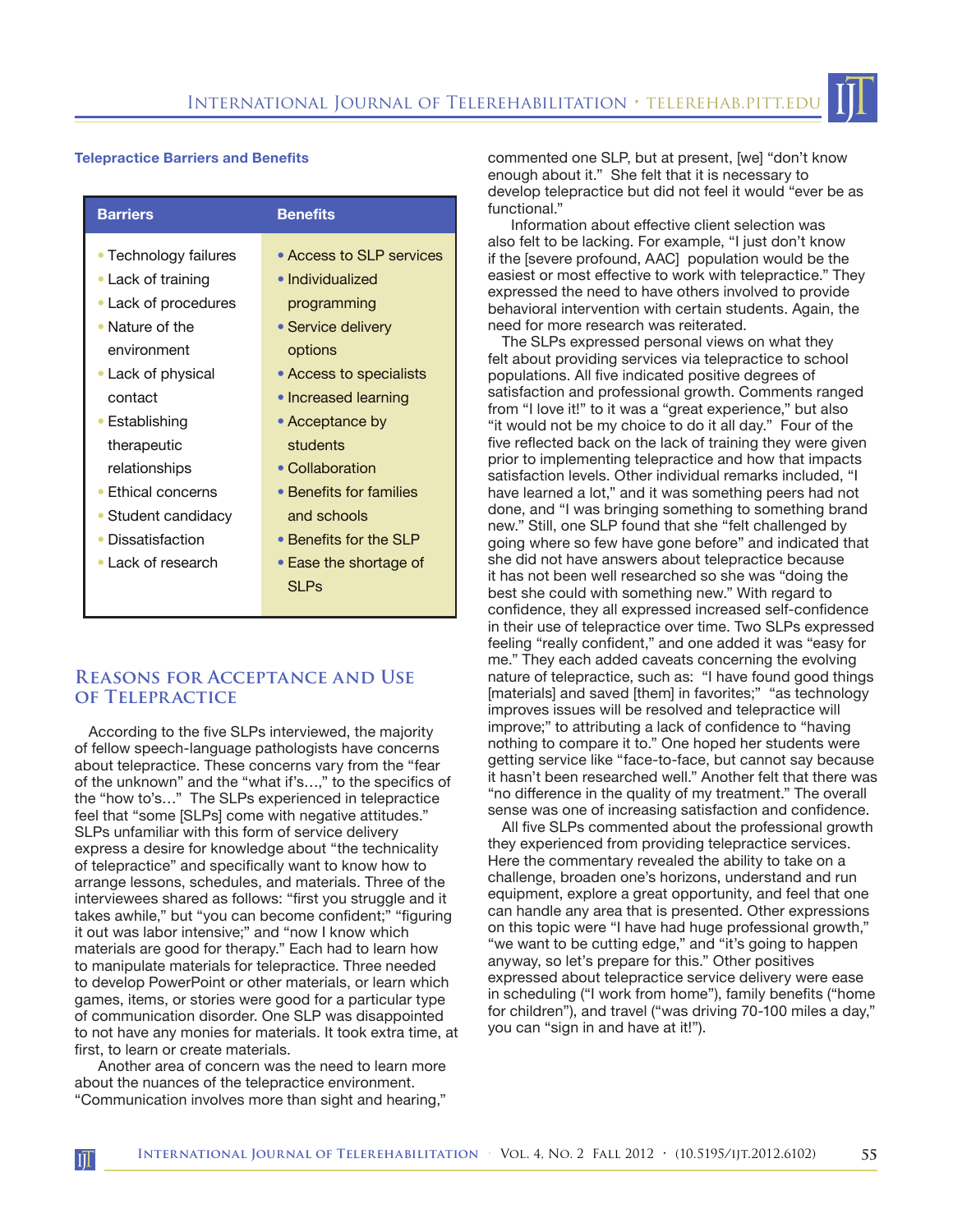#### **Suggestions to Resolve Telepractice Professional Issues**

The SLPs spontaneously offered suggestions to resolve the professional issues pertinent to telepractice in speech-language pathology. Solutions that the SLPs discovered to overcome technology failures included the use of high end software; use of two Internet browsers; an available second computer; virus protection; available technical support; and learning how to trouble shoot so that [you] "have a good handle on that so you can fix things." Additionally, one SLP revealed that she keeps a back up battery in case the electricity shuts off. Knowing ways to improve the sound, such as how to "make [the] echo softer and turn the volume down," were also recommended.

Along with these suggestions for handling technology failures, the SLPs had ideas on the requisite training needs for telepractice. They explained it was necessary to have advance knowledge of basic computer skills and the software system. It is important to possess knowledge of the video system, log in system, how microphones and speakers work, and how to control the screen size was suggested. The therapist should be able to engage in trouble shooting, due to the occurrence of technology failures. One respondent commented that "tech savvy people can do this; if an online therapist, it's a given that you are tech able." All interviewees felt that technology problems would lessen in the future as the technology improved.

SLPs expressed that training for themselves and their E-helpers or assistants should be completed prior to beginning any telepractice program. The five SLPs believed that all practitioners and assistants should be provided with training on the technological aspects of telepractice such as the particular computer system and settings, and understand the connections, software, and equipment. One participant commented that everyone should be "extremely comfortable with the technology." Additional technology specifics included: knowing how to operate cameras, computer games, shared windows, student settings, and how to reboot, re-enter the system, log on, and optimize home computer settings. It is important to know how to fix things or quickly connect with technical support. One SLP suggested that technology support should be available for any issues because you "need that level of support or [you will] spend time fixing things and not working with the child." Another interviewee stated, technology support "would be vital."

The SLPs also recommended that training of E-helpers include specifics on how to follow the schedule to get students to and from therapy sessions, how to redirect students and provide behavioral interventions, and how to do assigned homework. One SLP stated that specific telepractice job descriptions and E-helper job responsibilities should be established and shared with

all participants. Finally, the SLPs agreed on the need to assign an experienced SLP to telepractice who was willing to train and keep up to date with effective speechlanguage pathology therapy strategies.

Prior to starting any telepractice program a list of procedures should include: train people first; "have materials ready;" be familiar with the students' evaluation reports and IEPs ahead of time; "be prepared before treatment;" "know what is first, second, third, fourth;" have paperwork, consent forms, explanations of equipment, explanations of how the process works, explanation of responsibilities of parents, E-helpers, school; and complete a "tech check to make sure everything is working prior to first real session." The SLPs took into account the need to "follow the IEP as written" but also to create "a curriculum for a different method of presentation" that should be "in place prior to telepractice starting." Other suggestions were to know "how games work, how the report generating system works, and how to document." The SLPs felt that those contemplating telepractice should understand that time must be allocated for the SLPs to become accustomed to telepractice equipment, materials, and scheduling, and for opportunities to work with peers in a peer network. Additionally, with regard to the present state of telepractice knowledge, it would be helpful to find SLPs who are not afraid of or reserved about the use of technology and the materials to be utilized. One SLP remarked that more research is needed on specific technology and procedures for telepractice in speechlanguage pathology.

Scheduling was a major procedural hurdle for which the SLPs felt that practitioners new to telepractice needed to know and think about ahead of time in order to proactively preplan preparations and arrangements for maximum student benefit. To resolve scheduling conflicts, learning to elicit help from others in the school or the home took delicate handling but was a necessary aspect of the job. Events such as fire drills, noisy rooms, and siblings or others in the environment were unexpected but not uncommon. One case in point was the fire drill where the SLP was in a building she had to vacate; however, she could not abruptly leave the student's telepractice session without assistance on the students' side. She remarked how this actual occurrence demonstrates the importance of having procedures in place. Another SLP talked about using the phone when technology failed, but did not feel this facilitated adequate treatment. The SLPs quickly learned to cope by explaining procedures carefully to students and others ahead of actual lessons.

Suggestions were offered by the SLPs on how to handle the static or distant nature of the telepractice environment. The therapists need to be "really fun for the kids" and not allow "any dead air time." When technical difficulties arise, the therapists must "pretend that everything is going well," and multitask, such as typing to the technical support person while "still engaging a child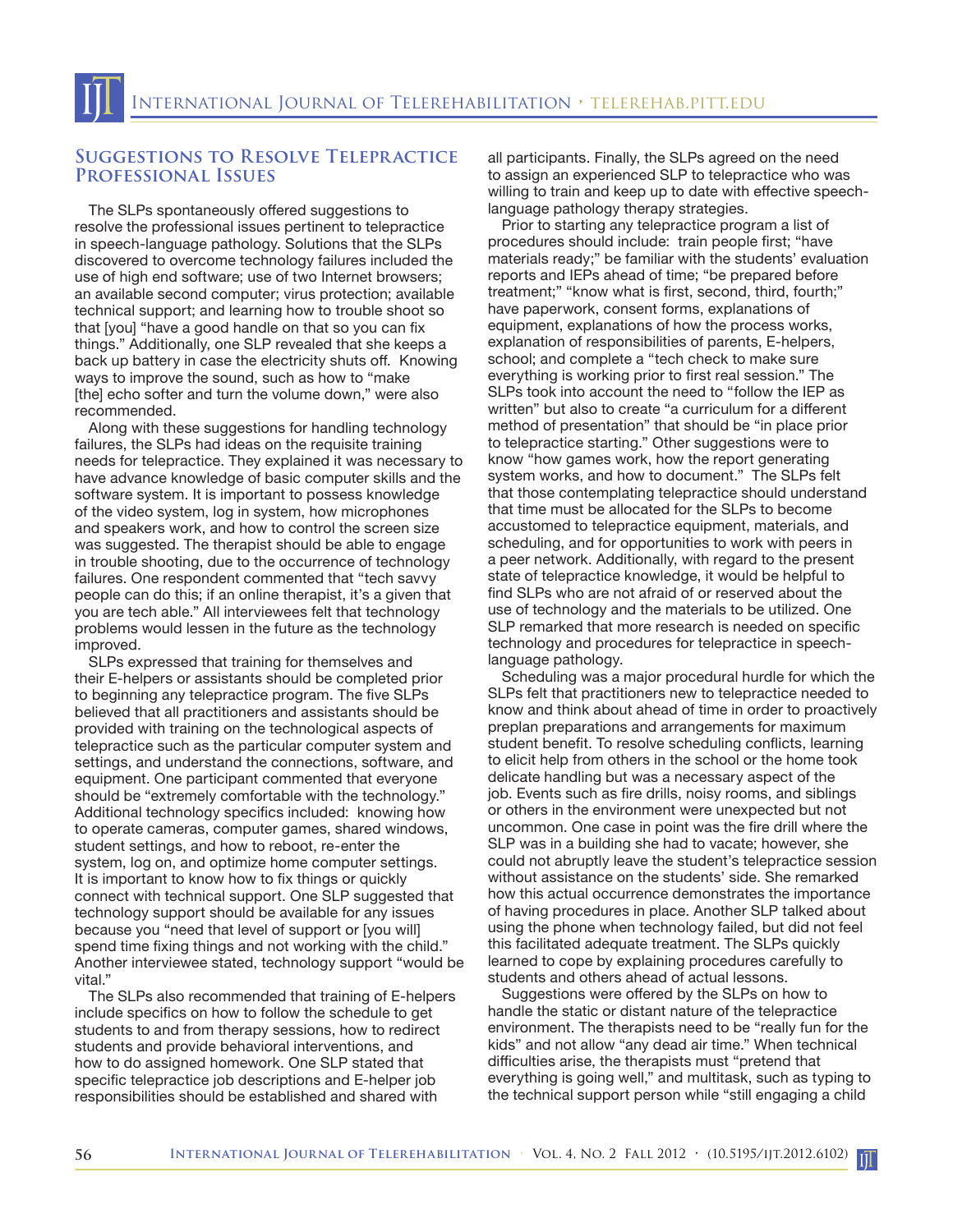and not showing any signs of stress." To accommodate for the lack of physical contact, the therapists revealed that you must "get better at your descriptions and explanations," "use visuals to show how to move the articulators," and ask assistants or others to "help with the physical work – to help the kid touch or bite [his] lip."

Tips for establishing relationships with online partners included: call, email, have older students or E-helpers write down what to work on, or send speech practice postcards to the homes. Good management of telepractice sessions and ultimate success depends upon good relationships with those participating in the telepractice programs.

With regard to the topic of dissatisfaction from others, the SLPs had particular characteristics in mind for those participating in telepractice. They suggested that a "good healthy attitude" toward telepractice is key since the "success of session or program depends on the therapist's mindset." Anyone attempting telepractice, cautioned these veteran SLPs, should be patient, like kids, enjoy what they are doing, and be open minded. Flexibility and willingness to change were characteristics recommended by the SLPs. One SLP summed this up with the statement: "Be flexible; if everything has to be perfect than you can't do the job." Another remarked that there is a "fascination and terror about this" among professionals. Because there will be SLPs who are inherently uncomfortable with technology, these individuals will need more time and encouragement to train and become familiar with the telepractice approach to speech-language therapy.

The idea of mentorship was a resolute and recurring suggestion. Finding a SLP colleague experienced and comfortable with providing telepractice services, and willing to share experiences, how to do things, and train others was discussed as paramount to success. It was suggested that having telepractice presented within the discipline of speech-language pathology and having someone to work with would help support the SLPs and be "vital to grow [telepractice] well." Research was another resounding suggestion. Investigation into the various components of telepractice is essential to help SLPs understand, use, and accept this form of service delivery. Two of the SLPs in this group of interviewees had personally looked into research on telepractice procedures, student selection candidacy, and efficacy and did not find sufficient information to help support them in implementing telepractice in speech-language pathology.

 $\prod$ 

## Discussion

The viewpoints expressed by the interviewed group of SLPs experienced in school-based telepractice were found to be similar across themes but with variability within a given theme and dissimilar telepractice experiences.

The first major theme was a list of barriers that was similar among the SLPs in this study and to those reported in the telemedicine, telehealth, and telepractice literature. For example, these individuals cited difficulties with technology failures, procedural uncertainties, environmental constraints, and lack of information about student candidacy and therapeutic effectiveness. The telepractice environment appeared to add another layer to the intricacies of itinerant work, such as solving additional scheduling and relationship problems. The SLPs indicated uncertainty regarding student candidacy for telepractice on such variables of attention, age, behavior, sensory impairments, cognitive abilities, and cultural differences. When compared to previous research, the responses from this present group of interviewed SLPs appeared to indicate more challenges from the delivery of day to day therapy via telepractice. Barriers listed frequently in the telepractice literature regarding regulations, licensure, credentials, supervision, and reimbursement were not issues for the interviewed SLPs. This may indicate an evolving understanding and acceptance of telepractice that heretofore has not been documented in the literature. However, the limited sample of interviewees and work settings may also be contributing factors.

The next theme involved the perceived benefits from telepractice. In accordance with the benefits found in the literature, the SLPs in this study reported access to speech-language pathology services as the greatest advantage to the population of students served. Increased access benefits the students, families, teachers, and SLPs. First, students exposed to technology on a daily basis readily accept and easily use technology, making telepractice a beneficial model of service delivery. Students benefit by increased access and collaboration with specialists. Telepractice makes individualized programming and convenient delivery options more accessible. Increased access to therapy also benefits families, teachers, and SLPs in terms of communication with one another, speed of service delivery, and decreased travel. The interviewees conveyed that services accessed through telepractice helped lessen the caseload burdens of other SLPs and eased the present shortage of these professionals within the speech-language pathology field.

The third theme generated from the qualitative interviews with the SLPs dealt with their beliefs regarding reasons for acceptance or use of telepractice. Attitude toward telepractice was a key factor. Some SLPs may think online therapy is too hard or that it is a simple matter of "logging on to the computer and typing." The unknown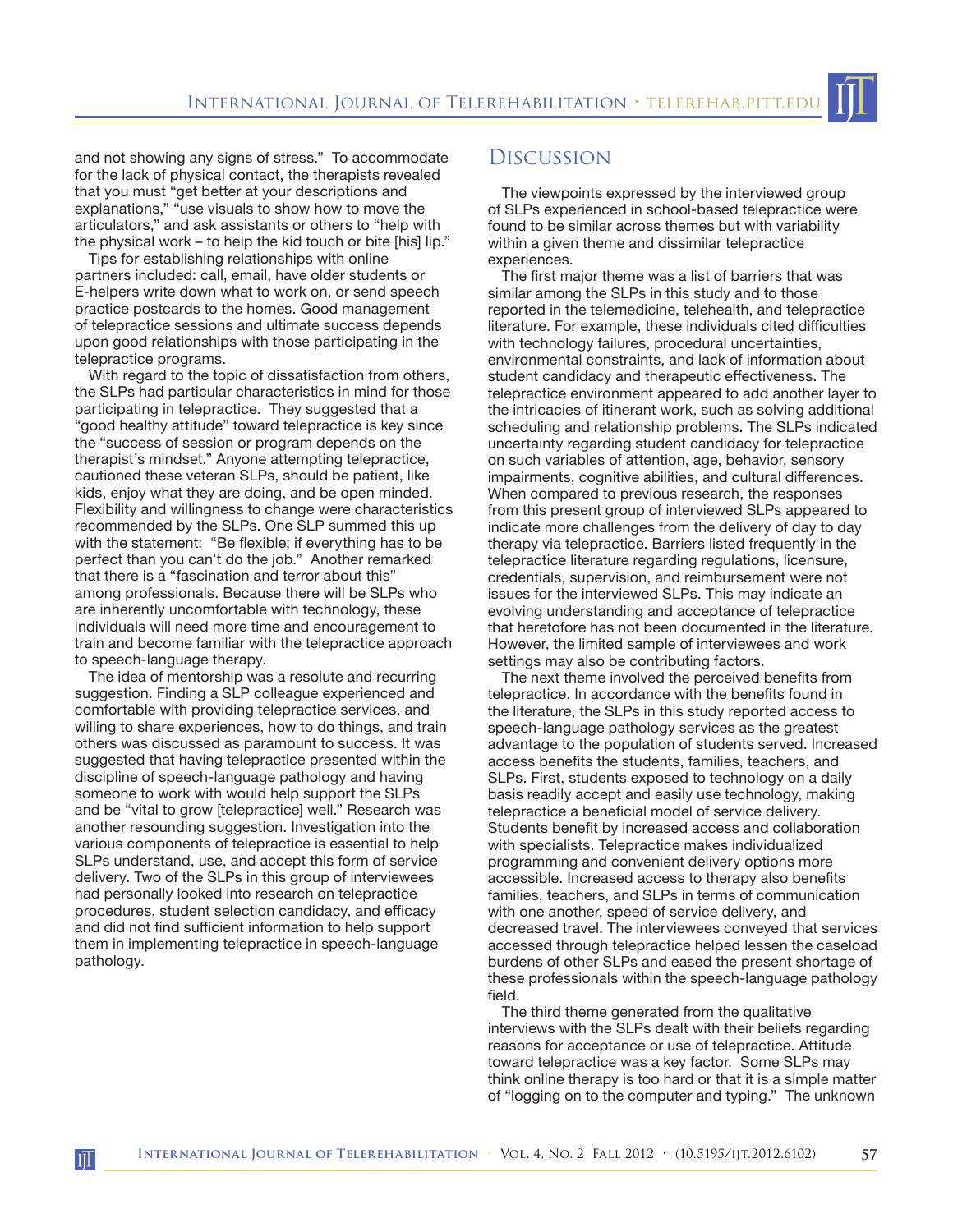was "scary initially" and with telepractice there was "nothing to compare it to," according to some members of this group of SLPs. As with anything new, there was a learning curve. However, with time and experience the SLPs found that telepractice could be adapted and used to great advantage for themselves and their students. The SLPs reported personal satisfaction and growing confidence in their knowledge and skills through providing speech-language support services via telepractice. The SLPs felt that all those involved in telepractice "must be willing to embrace it."

The final theme emerged from the spontaneously generated suggestions that the SLPs offered. Their solutions for overcoming technology and procedural challenges may serve as a starting point for others planning a telepractice program for school students. Their suggestions about establishing telepractice relationships and tips for material and student management could assist with quality implementation processes. They were clear that support, in the form of mentorship and administrative backing, is essential through all stages of telepractice programming. A SLP mentor would help dispel fears by providing information on steps to follow and sharing of actual experiences. An available mentor could assist with unique situations that arise.

The SLPs' requests for more research concerning telepractice procedures, guidelines, student candidacy, and therapeutic effectiveness suggest future telepractice studies.

The study's qualitative findings, confined as they are to 5 SLPs in one northeastern state, cannot be generalized to all SLPs in other telepractice locations. However, the qualitative interviews shed light on encountered experiences and held beliefs toward the use of telepractice in speech-language pathology. As such, it helps propel the discussion forward for those who are contemplating or beginning to use this form of service delivery to reach clientele. Only with continued gathering of pieces of information, such as provided by this research, can the field have informed discussions for capacity building and decision making about how best to use telepractice for communicatively impaired clients.

## Acknowledgement

This work was generated as part of an Applied Dissertation, Nova Southeastern University, North Miami Beach, FL.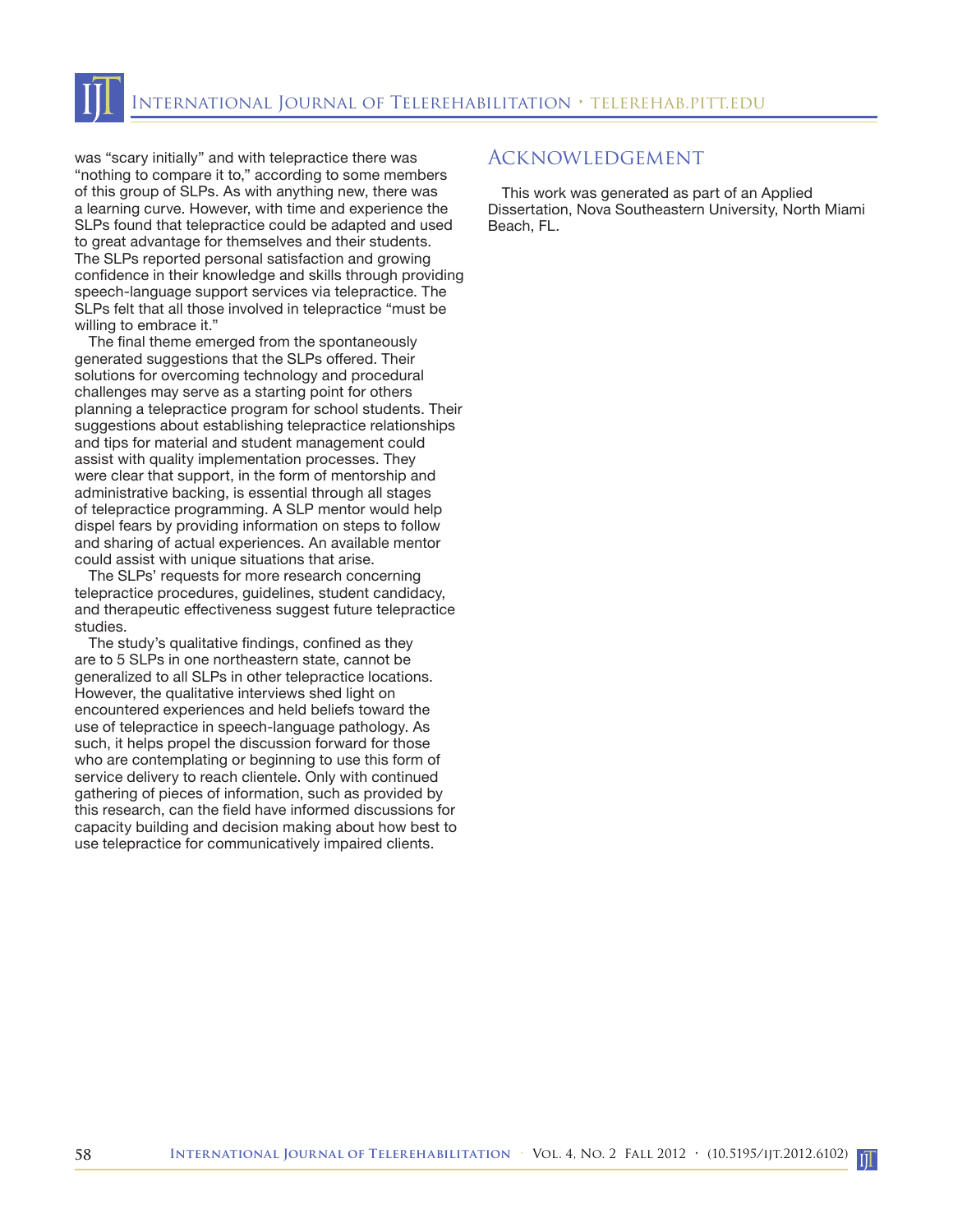

- 1. Alverson, D., Holtz, B., D'lorio, J., DeVany, M., Simmons, S., & Poropatich, R. K. (2008). One size doesn't fit all: Bringing telehealth services to special populations. Telemedicine and e-Health, 14, 957- 963. doi: 10.1089/ tmj.2008.0115
- 2. American Speech-Language-Hearing Association. (2002). Survey report on telepractice use among audiologists and speech-language pathologists. Retrieved from American Speech-Language-Hearing Association website: http:// www.asha.org/uploadedFiles/practice/telepractice/
- SurveyofTelepractice.pdf<br>3. American Speech-Lar Speech-Language-Hearing Association. (2005a). Knowledge and Skills Needed by Speech-Language Pathologists Providing Clinical Services via Telepractice [Knowledge and Skills]. doi: 10.1044/policy. KS2005-00077. Retrieved from American Speech-<br>Language-Hearing Association website: http://www. Language-Hearing Association website: http://www. asha.org/policy/KS2005-00077.htm
- 4. American Speech-Language-Hearing Association. (2005b). Speech-Language Pathologists Providing Clinical Services via Telepractice: Position Statement [Position Statement]. doi: 10.1044/policy.PS2005-00116. Retrieved from American Speech-Language-Hearing Association website: http://www.asha.org/docs/html/ PS2005-00116.html
- 5. American Speech-Language-Hearing Association. (2005c). Speech-Language Pathologists Providing Clinical Services via Telepractice: Technical Report [Technical Report]. doi: 10.1044/policy.TR2005-00152. Retrieved from American Speech-Language-Hearing Association website: http://www.asha.org/policy/TR2005-00152.htm
- 6. American Speech-Language-Hearing Association. (2010). Professional Issues in Telepractice for Speech-Language Pathologists [Professional Issues Statement]. doi:10.1044/ policy.PI2010-00315. Retrieved from American Speech-Language-Hearing Association website: http://www. asha.org/policy/PI2010-00315.htm
- 7. Bernard, H. R., & Ryan, G. W. (2010). Analyzing Qualitative Data Systematic Approaches. Retrieved from http://www. sagepub.com/upm-data/30485\_Chapter3.pdf
- 8. Brennan, D., & Barker, L. M. (2008). Human factors in the development and implementation of telerehabilitation systems. Journal of Telemedicine and Telecare, 14, 55– 58. doi: 10.1258/jtt.2007.007040
- 9. Bulik, R. J. (2008). Human factors in primary care telemedicine encounters. Journal of Telemedicine and Telecare, 14, 169-172. doi: 10.1258/jtt.2007.007041
- 10. Bureau of Labor and Statistics. United States Department of Labor (2010-2011). Occupational Outlook Handbook, 2010-2011 Edition, Speech-Language Pathologists. Retrieved from http://www.bls.gov/oco/ocos099.htm
- 11. Castrogiovanni, A. (2008). Incidence and prevalence of communication disorders and hearing loss in children - 2008 edition. American Speech-Language-Hearing<br>Association. Retrieved from http://www.asha.org/ http://www.asha.org/ research/reports/children.htm
- 12. Creswell, J. W. (2008). Educational research: Planning, conducting, and evaluating quantitative and qualitative research (3rd ed.). Upper Saddle River, NJ: Pearson Publishing.
- 13. Creswell, J. W., & Plano Clark, V. L. (2011). Designing and conducting mixed methods research. Thousand Oaks, CA: Sage Publications, Inc.
- 14. Dunkley, C., Pattie, L., Wilson, L., & McAllister, L. (2010). A comparison of rural speech-language pathologists' and residents' access to and attitudes towards the use of technology for speech-language pathology service delivery. International Journal of Speech-Language Pathology, 12, 333-343. doi: 10.3109/17549500903456607
- 15. Fink, A. (2003). The survey kit (2nd ed.).Thousand Oaks, CA: Sage Publications.
- 16. Forducey, P. (2006, August). Speech telepractice program expands options for rural Oklahoma schools. The ASHA Leader Online. Retrieved from http://www.asha.org/ Publications/leader/2006/060815/060815f.htm
- 17. Grogan-Johnson, S., Alvares, R., Taylor, J., Gabel, R., Rowan, L., & Allendar, N. (2009). Providing telepractice services to children in rural Ohio – year 2. Retrieved from http://www.ehhs.kent.edu/telepractice/research.htm
- 18. Hjelm, N. M. (2005). Benefits and drawbacks of telemedicine. Journal of Telemedicine and Telecare, 11, 60-69.
- 19. Juenger, J. M. (2009a, July). Telepractice in speech/ language: How to get there from here. Session presented at the American Speech-Language-Hearing Association (ASHA) Schools Conference, Kansas City, MS.
- 20. Juenger, J. M. (2009b, September 22). Telepractice in the schools. The ASHA Leader, 14(12), 20-21.
- 21. Mashima, P. A., & Doarn, C. R., (2008). Overview of telehealth activities in speech-language pathology. Telemedicine and e-Health, 14, 1101-1117. doi: 10.1089/ tmj.2008.0080
- 22. Morton, J., Mullin, P., & Biemer, P. (2008). Using reinterview and reconciliation methods to design and evaluate survey questions. Survey Research Methods, 2(2), 75-82.
- 23. Pennsylvania Department of Education. (2008). Public Schools Professional Personnel Statistics. Retrieved from http://www.education.state.pa.us/portal/server.pt/ community/data\_and\_statistics/7202
- 24. Polovoy, C. (2008, July 15). Telepractice in schools helps address personnel shortages. The ASHA Leader, 13(9), 22-24.
- 25. Scheideman-Miller, C., Clark, P. G., Moorad, A., Post, M. L., Hodge, B. G., & Smeltzer, S. (2003). Efficacy and sustainability of a telerehabilitation program. Hawaii International Conference of System Sciences, 6, 1-11. doi: 10.1109/HICSS.2003.1174380
- 26. Scheideman-Miller, C., Clark, P. G., Smeltzer, S. S., Cloud, C., Carpenter, J., Hodge, B., & Prouty, D. (2002). Two year results of a pilot study delivering speech therapy to students in a rural Oklahoma school via telemedicine. Retrieved from http://www.hicss.hawaii.edu/HICSS\_35/ HICSSpapers/PDFdocuments/HCTMD06.pdf
- 27. Schwartz, H. & K. Drager. (2008). Training and knowledge of autism among speech-language pathologists: A survey. Journal of Speech-Language-Hearing in Schools, 39, 66-77.
- 28. Whitten, P., & Holtz, B. (2008a). A series of papers for those yearning to propel telehealth to new heights. Telemedicine and e-Health, 14, 952-956. doi: 10.1089/ tmj.2008.0129
- 29. Whitten, P., & Holtz, B. (2008b). Provider utilization of telemedicine: The elephant in the room. Telemedicine and e-Health, 14, 995-997. doi: 10.1089/tmj.2008.0126

 $\mathbb{H}$